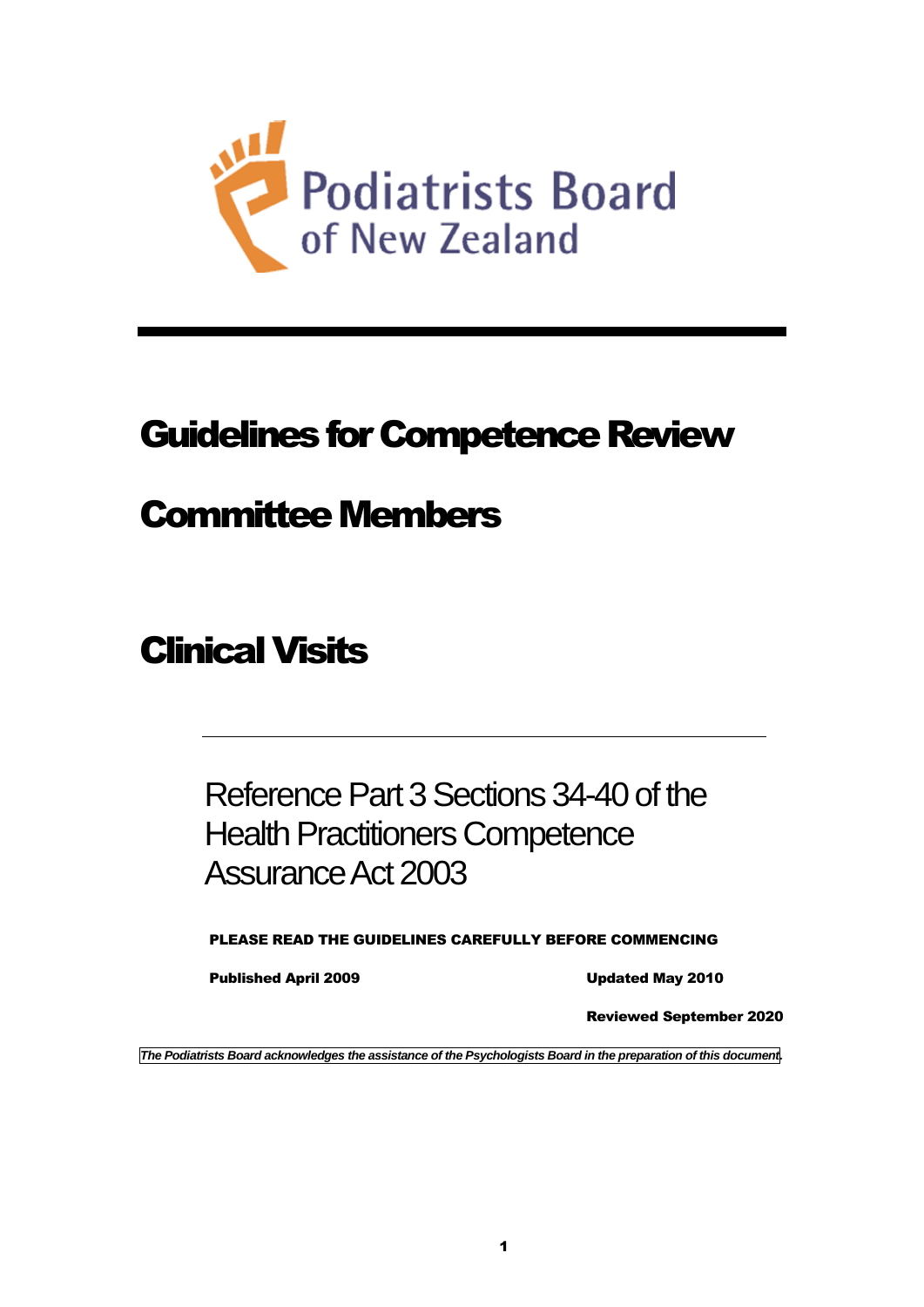## Guidelines for Competence Review Committee Members (Clinical Visits)

Aim: To assist Registered Podiatrists appointed to undertake a Competence Review

## **Part 1**

### 1. Nature of the Process

Although specific concerns may have triggered a Competence Review ("Review"), this is a Review of a Registered Podiatrist's ("Podiatrist") competence, in the area specified by the terms of reference, rather than an investigation of any kind of complaint.

The Review process is part of an overall procedure that is evaluative and educational in nature. If there is a competence concern, then the Podiatrists Board wishes to help the Podiatrist address it and prevent any potential risk of harm to the public. The Review is a formal assessment, the outcome of which may have major effects on the Podiatrist.

After reviewing the Podiatrist's competence, you are required to consider the following and then advise the Board whether the Podiatrist either:

- a) meets the required standard of competence for a registered Podiatrist, or
- b) does not meet the required standard of competence for a registered Podiatrist.

If, after considering the Competence Review Committee's ("Committee") report and recommendations, the Board has reason to believe the competence of the Podiatrist is deficient, then the Board will make one or more of the following Orders:

- that the Podiatrist undergoes a Competence Programme.
- that one or more conditions be placed on the Podiatrist's scope of practice.
- that the Podiatrist sits a specified examination or assessment.
- that the Podiatrist is counseled or assisted by one or more nominated persons.

## 2. Preliminary Process Prior to Confirmation of Review **Committee**

The Board will have issued the Podiatrist being reviewed with a Notice of Competence Review ("Notice"). This Notice informs the Podiatrist of the substance of the grounds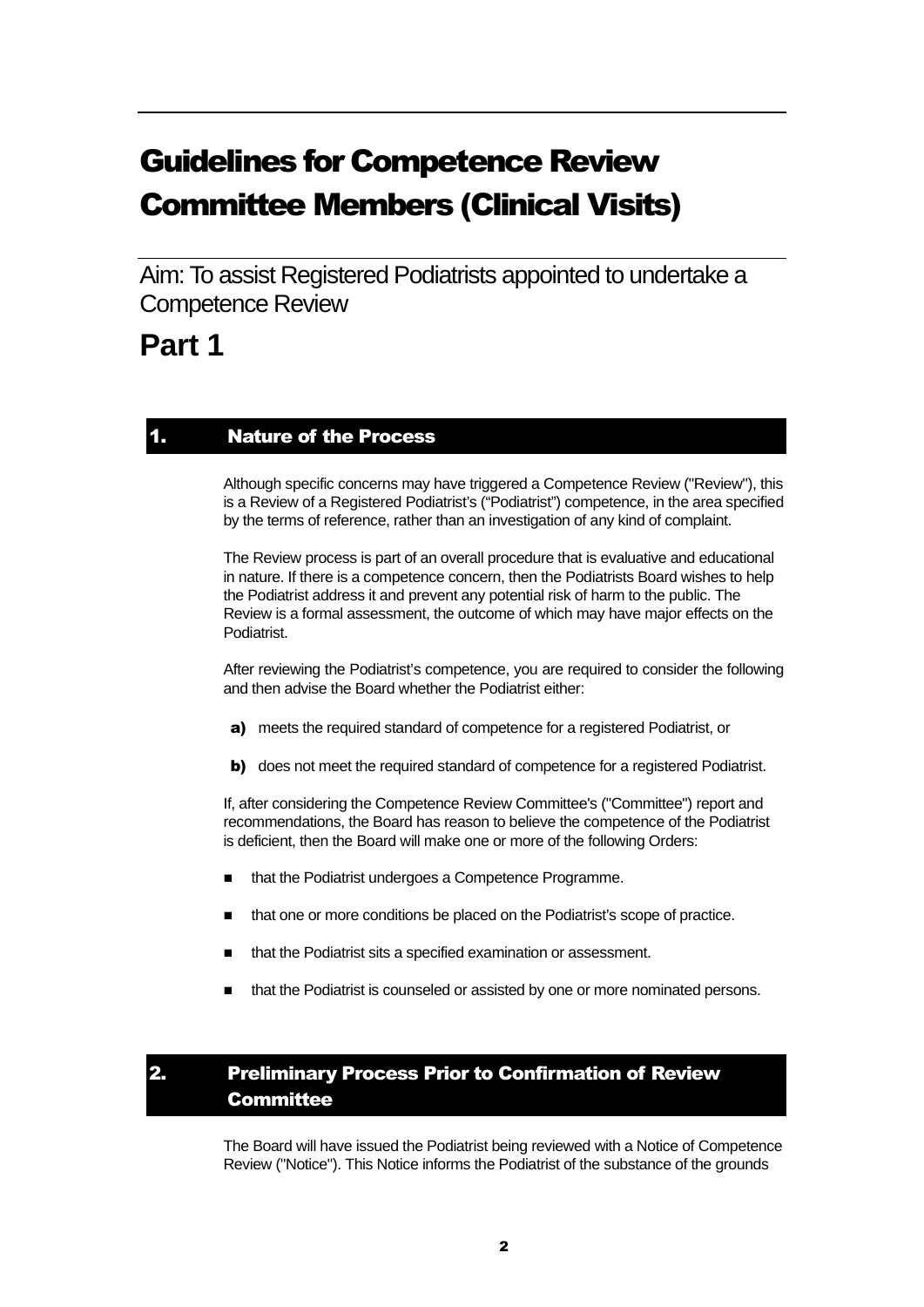on which the Board has decided to conduct its Review, together with any information relating to his/her competence that is in the possession of the Board.

The Podiatrist is given a reasonable opportunity to make initial submissions on the substance of the concerns and the composition of the Committee. Any submissions received by the Board will be forwarded to the Committee once membership has been confirmed. The Podiatrist will be expecting to hear from the Committee (via the Chair) **within the next three weeks** (i.e., twenty-one (21) days from the date the Committee membership was confirmed).

### 3. The Review Process

The recommended steps for conducting the Review are as follows:

- 1) At the Committee's first meeting, each member of the Committee needs to complete and send to the Board the Confidentiality Statement.
- 2) The Committee receives documentation from the Board about the Podiatrist undergoing the Review. This will include a copy of the Notice, any submissions received, and a copy of the correspondence prompting the Review. Committee members should read this thoroughly before contacting the Podiatrist.
- 3) The Committee Chair should contact the Podiatrist concerned (by phone, in person, or in writing, e.g., email or letter) within 21 days to introduce him/herself and confirm with the Podiatrist that the Review process is underway.
- 4) The Committee Chair then decides for the Committee to meet either in person or by teleconference to discuss the Review process and set provisional dates for the Review. If any interviews form part of the Review, these should be semistructured and careful notes should be made.
- 5) The Committee Chair contacts the Podiatrist to confirm a suitable time and venue for the Review to take place. Efforts should be made to settle on a time and place that causes the least disruption to the Podiatrist's work and keeps the Review as confidential as possible.

The Committee Chair should guide the Podiatrist regarding any prior preparation he or she should make.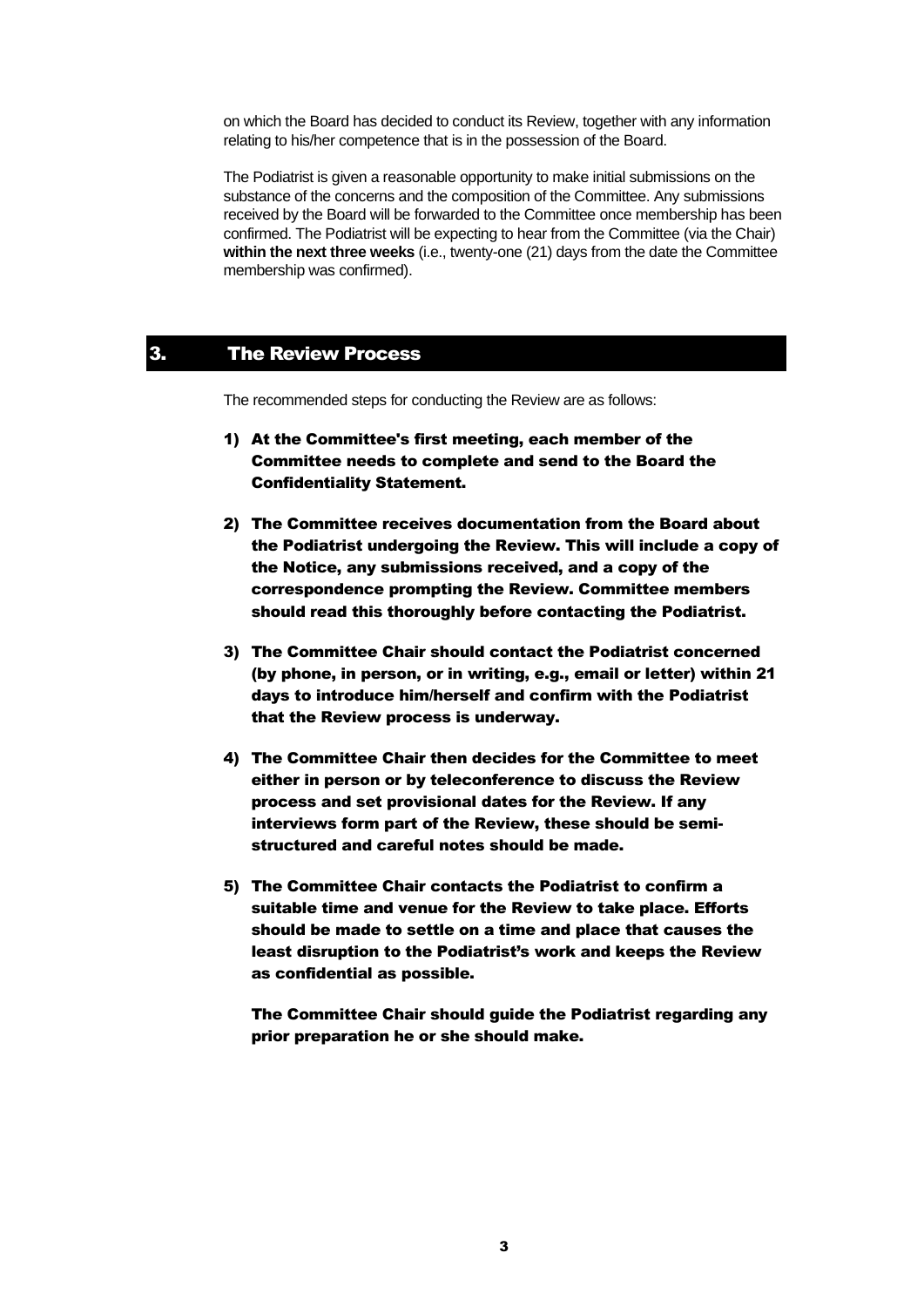If there are any questions about the application of the assessment tools to the specific nature of the Podiatrist's practice, please contact the Registrar for advice.

All details regarding practical arrangements and verbal requests for information from the Podiatrist should be supported by letters to the Podiatrist. In short, communicate your requests clearly, provide written evidence of having done so, and give the Podiatrist reasonable time to respond. It is recommended that the Committee provides the Podiatrist with a timetable for the practical component of the Review, making it explicit what is required of the Podiatrist, where he/she needs to be, and when.

- 6) Many Reviews will be able to take place at the worksite of the Podiatrist. If this is not possible or desirable, you may need to hire a room for the day. In such circumstances, please contact the Board's Registrar for guidance on reasonable costs and billing arrangements.
- 7) If you require flight bookings, you should do this using the cheapest fares options available and arrange such flights either yourself or through the Registrar.

## 4. The Day of the Practical Component

1) The Podiatrist is entitled to make oral submissions in the presence of a support person or have a support person make submissions on their behalf. If there is to be a support person present, please ensure that this person signs the appropriate confidentiality form.

The Committee should meet with the Podiatrist concerned on the day and at the time agreed. Complete all other activities scheduled for the day.

- 2) At the end of the time spent with the Podiatrist being reviewed, it is not appropriate to discuss the outcome of your report, or the Committee's recommendations, as these may be changed because of further deliberations by the Board.
- 3) Make detailed notes of your findings. Where possible, use preprepared templates.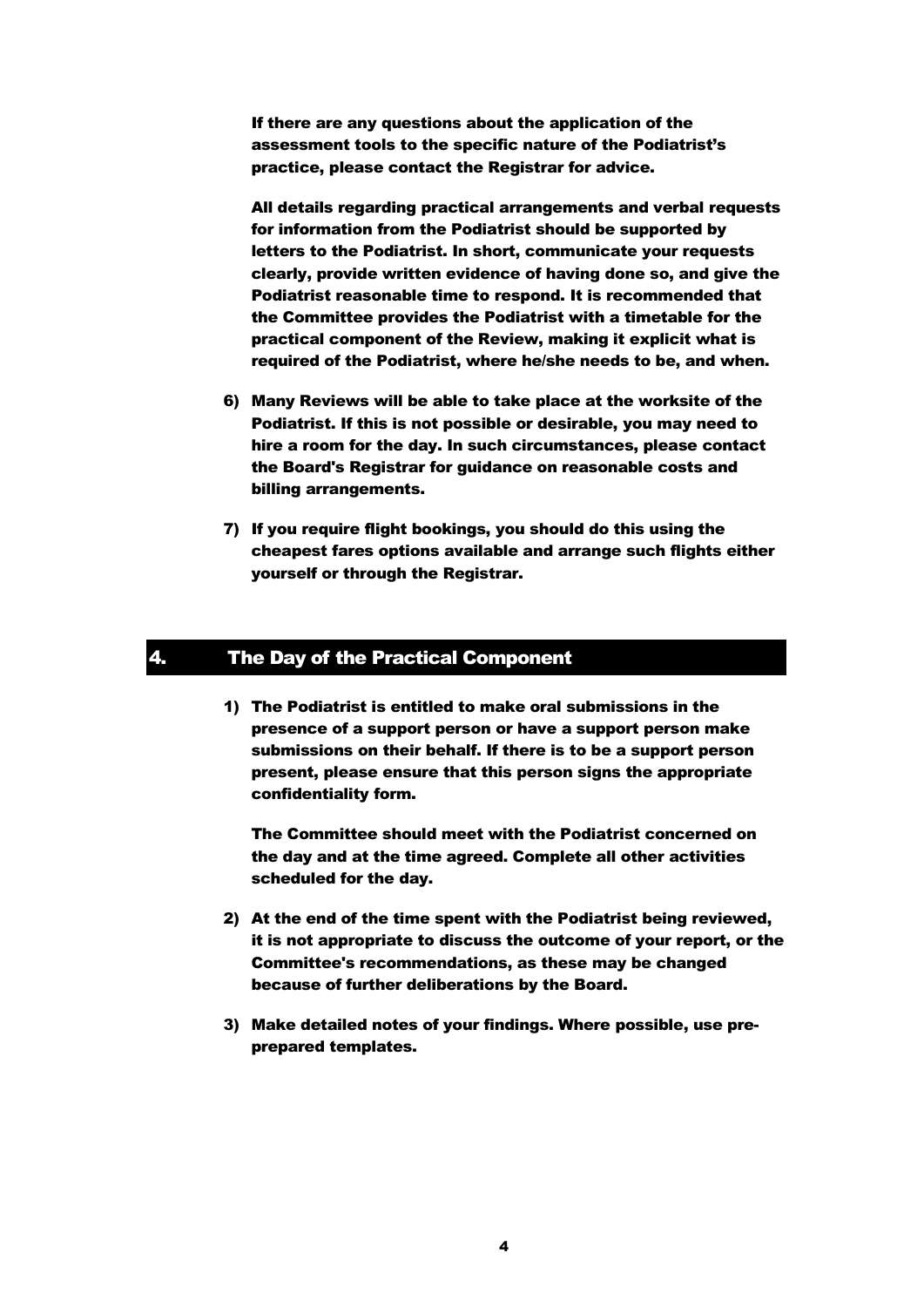#### After the site visit

The Committee meets in person or by teleconference to decide what recommendations and/or suggestions it will make to the Board.

- 4) The Committee Chair, with the assistance of the other Committee member, drafts a report. The Registrar will provide Redacted CRC Report examples.
- 5) The Committee Chair sends the written report to the Registrar for the Board. All members of the Committee must have agreed to the contents of the report before signing and dating it.
- 6) It should be less than two months from when the papers are received (i.e., copy of the Notice issued to the Podiatrist and the Podiatrist's submissions, etc.) until the report is completed. It is the Committee Chair's responsibility to let the Board Registrar know if this time is likely to be exceeded.
- 7) Within four weeks of the Review, a report will be prepared for the Board on the outcomes.

#### 8) What decisions can the Board make?

The Board will consider the Committee's report. If the Committee has determined that the podiatrist **does not** meet the required competence standards, then the Board must make one or more of the following **Orders**:

- That the podiatrist undertakes a competence programme.
- That one or more conditions be included in the podiatrist's scope of practice.
- That the podiatrist sits a specified examination or assessment.
- That the podiatrist is counseled or assisted by one or more nominated persons.

#### 9) What are the confidentiality requirements of the Review Committee?

Committee members sign a confidentiality agreement in which they undertake not to reveal or release any personal or health information obtained about the podiatrists or their clients, except as legally required during the review. In addition, where specific cases are included in the report or discussed with the Board, no client identifying information is included. If client consultations are observed, the client must be requested to sign a consent form prior to the consultation.

#### 10) Who knows that a Competence Review is taking place?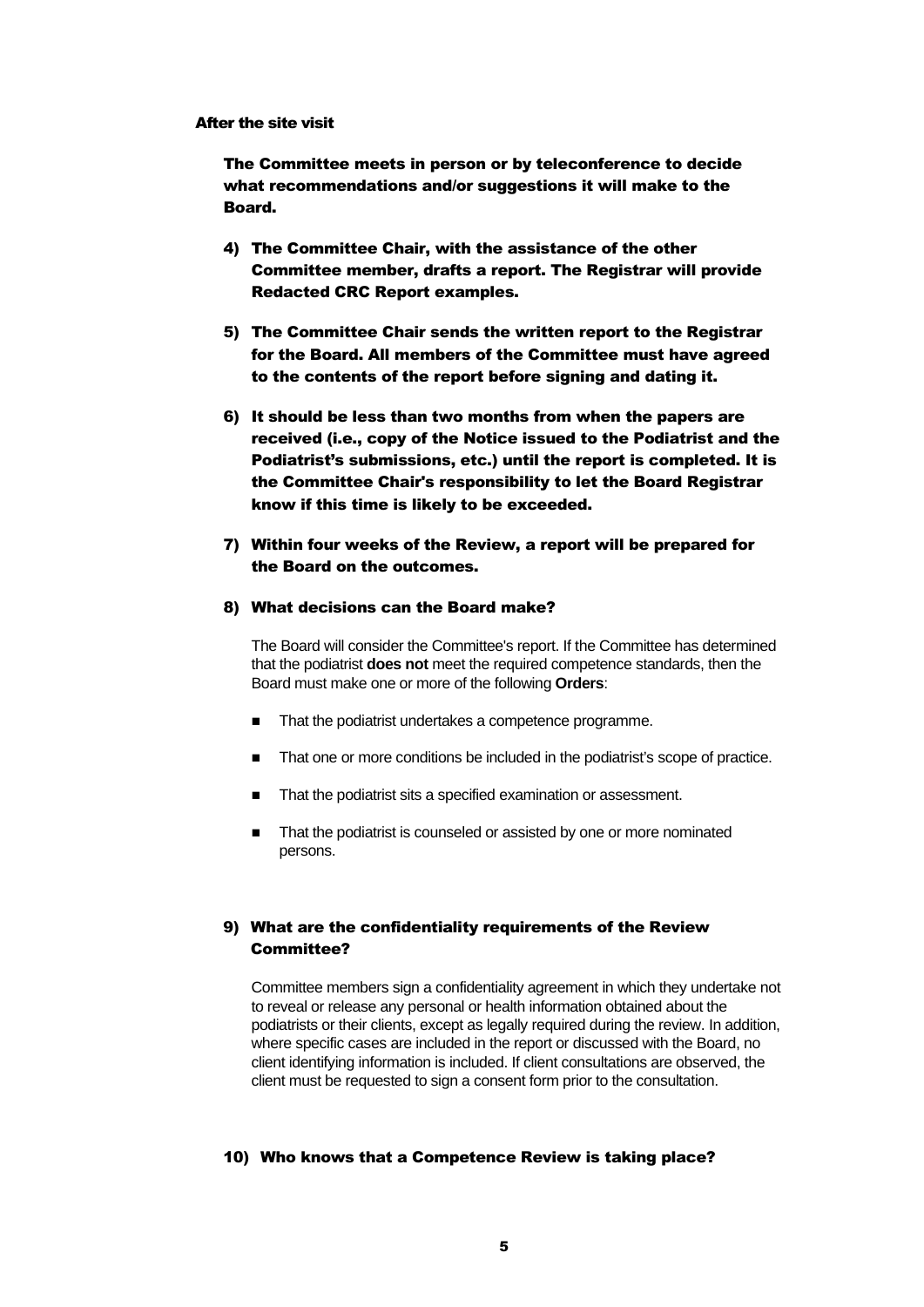If the podiatrist is employed, it may be desirable that the employer be informed. Aspects of the Review such as reviewing patient/client records and interviewing colleagues often requires others in the workplace to be aware of the review. However, privacy concerns mean that, excepting those who must be notified of a Review (see item 11 below), the Board does not release information about a Podiatrist being reviewed without permission of that Podiatrist. Circumstances of *risk* or *harm* may override these matters of privacy or confidentially, where necessary.

#### After the report has been submitted and the Competence Review has been completed

- 1) Destroy safely all accumulated documents, material and notes or return them to the Registrar.
- 2) At the next Board meeting, the Committee's report and recommendations will be considered.
- 3) The Board decides what action will be taken under the relevant sections of the HPCA Act 2003. If a Competence Programme is ordered, this will be drawn up by the Board, with consideration given to any suggestions made by the Committee.
- 4) An evaluation form is sent to both Committee members and the reviewed Podiatrist to obtain feedback about the review process.

### 5. Legal Indemnity

The Board provides indemnity for Committee members acting in accordance with the terms of their appointment to the Competence Review Committee if members act in good faith.

### 6. Costs and Expenses

Committee members are entitled to claim the following fees at the current Board rate for Professional Conduct Committee membership:

Committee Members: \$75 per hour or \$600 per day for site visits involving one day.

If the Committee believes that more than one site visit is necessary, or that it may accumulate more than 25 hours, the Committee Chair should contact the Board Registrar to obtain prior approval.

Claims should normally be made at the end of the Review process, but always before 31 March (the end of the Board's financial year). Payment of fees is subject to withholding tax. Withholding tax is deducted at a rate of 33% and will be paid on your behalf to the Inland Revenue Department. Please ensure you supply the Board with a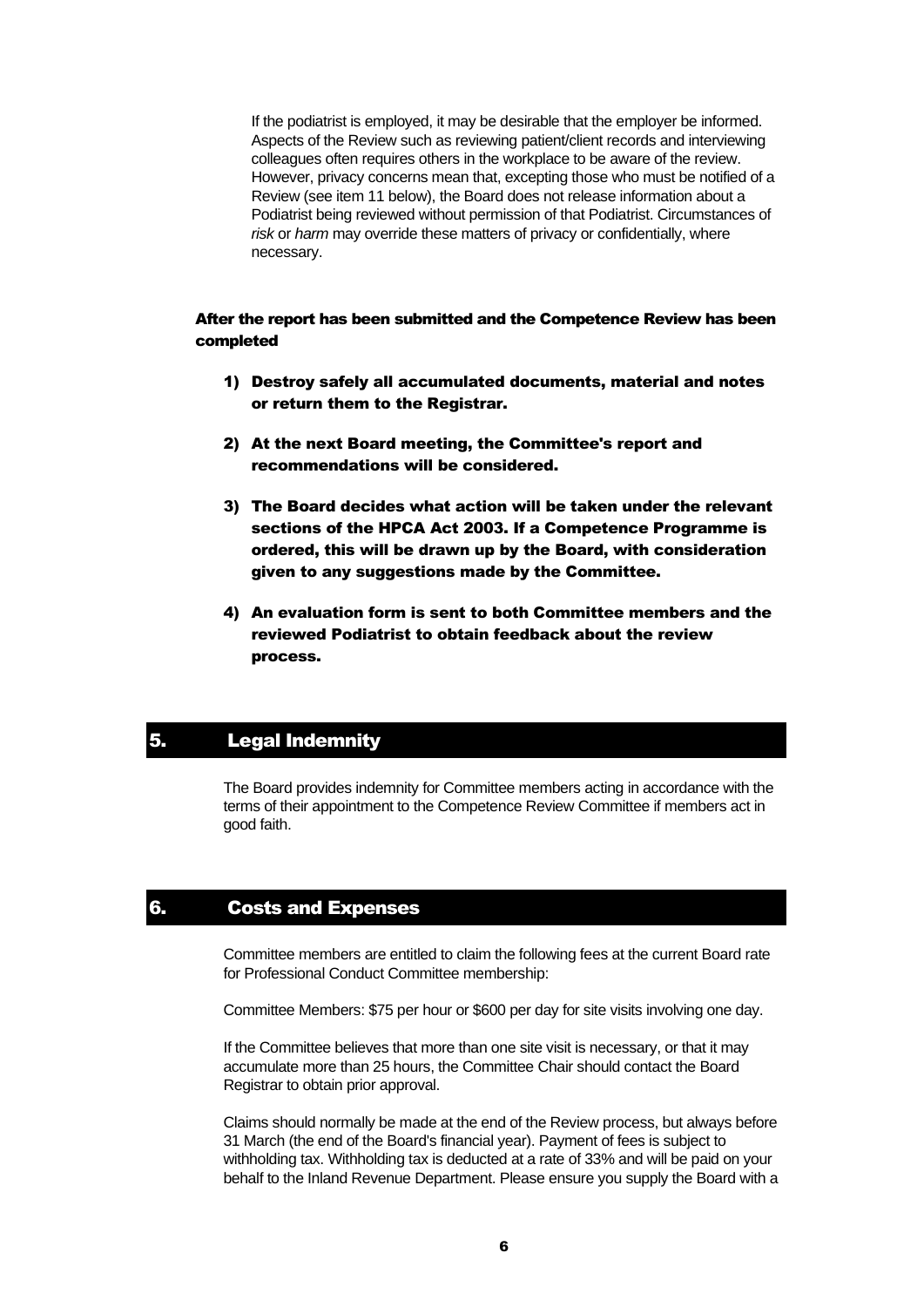completed IR330 form (only one IR330 form is required). The Registrar will provide all CRC members with claim forms and IR330 forms at the start of the process.

Claim forms received by the 8th day of any month will be paid by the 20th day of the following month. If you prefer your payment paid by direct credit into your bank account, please provide your bank account details with your claim.

Costs and fees incurred by the Committee will be borne by the Board, but where any remedial steps flow from the Review, the Podiatrist must pay for those. Costs incurred by the Podiatrist in meeting with the Committee (e.g., travel, time away from work), are the responsibility of the Podiatrist and the Board can also invoice them for up to one third of the total cost of a CRC.

Receipts related to any Committee work (e.g., word processing, toll calls, postage, photocopying, food, and travel) must be attached to each claim form. If air travel is required, Committee members are expected to book discounted fares wherever possible. The Registrar can also book these flights using the Boards Air NZ Travelcard for all members.

## 7. Evaluation

Members of the Committee will be requested to complete an evaluation form after the Review is completed. The Podiatrist reviewed will also be asked for feedback on the process. This enables the Board to improve and refine its processes.

### Part 2. About Competence Programmes

#### When Competence Programmes arise from a Review

#### a) How is a Competence Programme developed following a Review?

A Programme will be:

- designed to fill gaps in the skills of the Podiatrist as described in the Review report.
- developed to include specific objectives and educational activities and an agreed process of reporting or reassessment at the end of the process.
- developed with the Podiatrist concerned to ensure the Programme is feasible.

When necessary, this may include the appointment of an educational or clinical mentor to guide the Podiatrist through the educational, clinical, or practical activities required.

The Board drafts the requirements for the Programme based on the Review report, input from the Chair of the Committee and discussions with any other appropriate educational providers, and any Programme mentor.